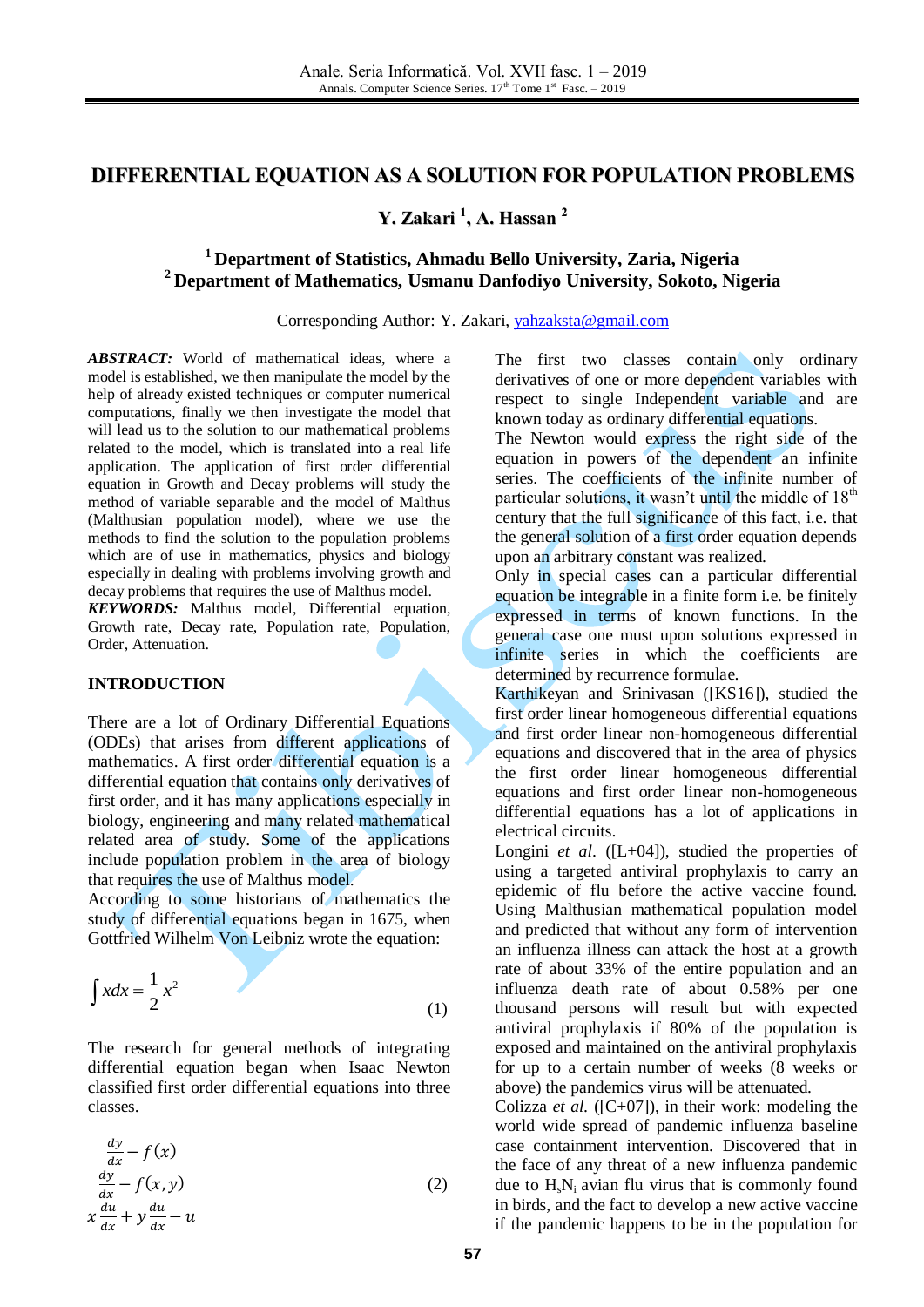about 6 to 8 months, there is need to strategize an option of how to control the further spread of the virus before active vaccine is ready for distribution. By incorporating data on worldwide air travel and data from urban centers into mathematical model of the spread of influenza they were able to shoe that the rate of spread of the flu pandemic will depend among other factors on region then it arises from, the reproductive rate of the virus, if the reproductive of the virus rate (growth rate) is greater than 1.5 it will cause a severe pandemic. They also used their model to show that strict restriction on air travel will have little effect on the spread of the virus. They were also able to predict that if the R0 of the virus is up to 1.9 and a country stock provide enough antiviral drugs, enough to treat 5% of its population, the pandemic will be controlled.

Hassan and Zakari ([HZ18]) studied the first order ordinary differential equations and discovered that it has many application in temperature problems which leads to the use of Newton's law of cooling and arrives at the solution to the temperature problems that arise from first order differential equations.

The aim of this research is to study first order differential equations and use it to solve problems that arises in population growth and decay problems that requires the use of Malthusian population model.

## **1. CLASSIFICATION OF DIFFERENTIAL EQUATION**

Differential equation is classified according to three properties which include;

- i. Classification by type
- ii. Classification by order and degree
- iii. Classification as linear or non-linear differential equation.

# **1.1.Classification by Type**

If an equation contains only ordinary derivatives of one or more dependent variables, with resects to a single independent variable is then called ordinary differential equation, ordinary differential equation in general any function of  $x_1$  and the derivatives of y up to any order such that:

$$
f\left(x, y, \frac{dy}{dx}, \frac{d^2y}{dx^2}, \frac{d^3y}{dx^3}...\right) = 0
$$
 (3)

Defines an ordinary differential equation for y (the dependent variable) in terms of x (the independent variable). For example

 $\frac{dy}{dx} - 3y = 0$ *dx*  $-3y =$ 

is an example of ordinary differential equations.

#### **1.2.Classification by Order and Degree**

The order of differential equation is the highest differential coefficients contained in it. Example

$$
\frac{dy}{dx} - 3y = 0
$$
  
(x + y)dx + 4ydy = 0

are examples of first order ordinary differential equations.

Equations of the form

$$
\frac{d^2y}{dx^2} + 3\frac{dy}{dx} + y = \sin x
$$

$$
\frac{d^2y}{dx^2} - 2\frac{dy}{dx} + 6y = 0
$$

are examples of second order ordinary differential equations. Similarly equations

$$
x\frac{du}{dx} + y\frac{du}{dy} = u
$$

$$
\frac{du}{dy} = -\frac{du}{dx}
$$

are examples of first order differential equation.

The degree of a differential equation is the power to which the highest order differential coefficient is raised when the equation is rationalized (i.e. fractional power removed). In other words, the degree of any differential equation is the exponent of the highest powers for example the equation;

$$
\left(\frac{dy}{dx}\right)^4 + y^2 + \left(\frac{dy}{dx}\right)^2 = 2
$$
  

$$
\left(\frac{d^2y}{dx^2}\right)^2 + \left(\frac{d^2y}{dx^2}\right)^5 + \frac{y}{x^2 + 1} = e^x
$$

are of degree 4 and 2 respectively.

#### **1.3.Classification As Linear Or Nonlinear Differential Equations**

Definition: A linear (ODE) of order n, in the independent variable y is an equation that can be expressed in the form

$$
a_0(x)y^n + a_1(x)y^{(n-1)} + \dots + a_{n-1}(x)y^1 + a_n(x)y = b(x)
$$
\n(4)

Where,  $a_0(x) \neq 0$ 

And satisfies the following conditions

1) The dependent variable y and its derivative appear in the first degree only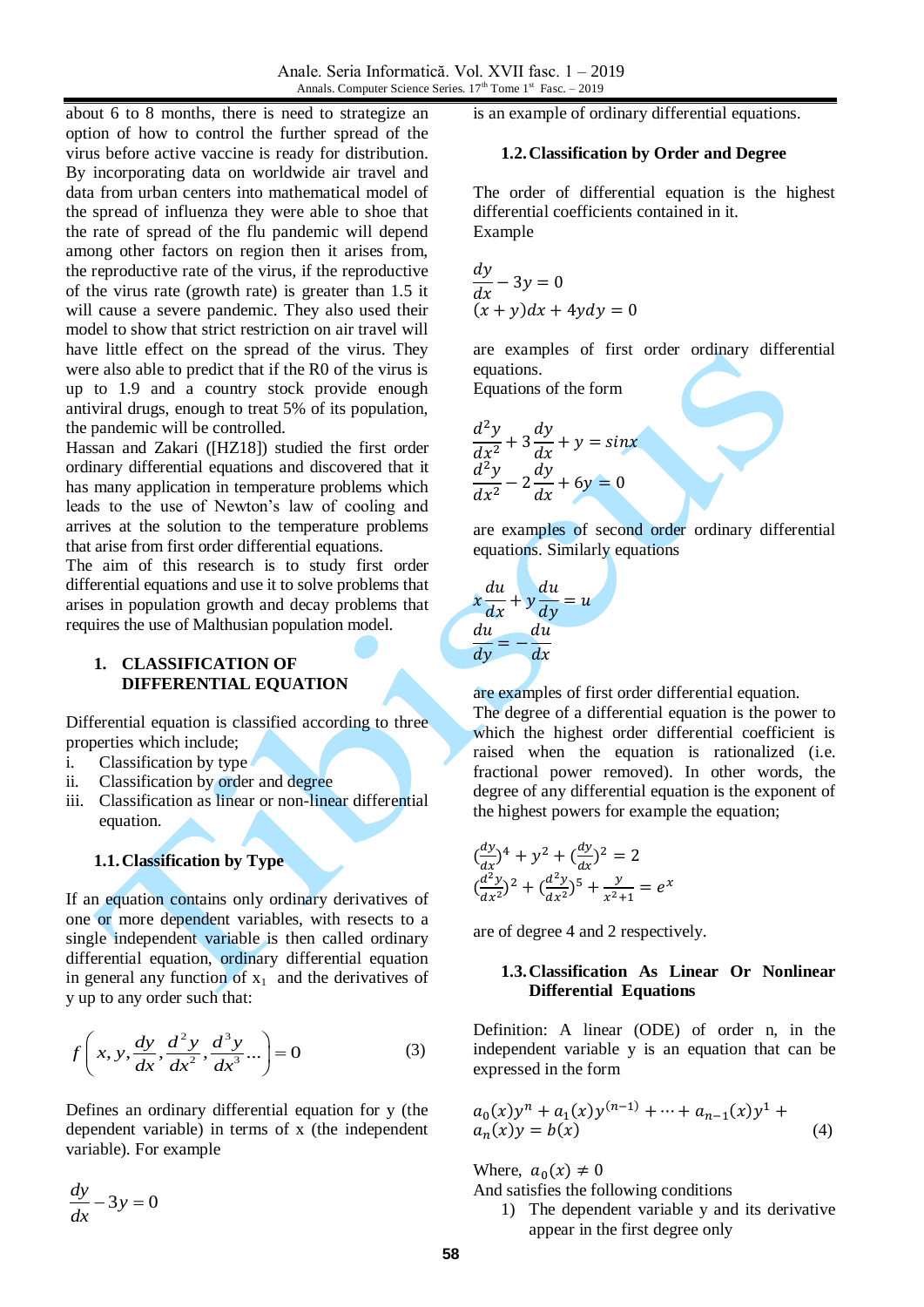- 2) No product of y and / or any of its derivatives appears in the equation
- 3) No transcendental function of y and / or its derivatives occur.

Examples:

- (1)  $\frac{d^3}{4}$  $dx^3$  $d^2$  $dx^2$
- (2)  $cosxy'' + e^{xy'}$
- (3)  $x^2y'' + xy'$

In other hand a non linear ODE is a differential equation that violates one of the above conditions

(1) 
$$
\frac{d^2y}{dx^2} + \left(\frac{dy}{dx}\right)^3 + 7y = 0
$$
  
(2) 
$$
\frac{d^2y}{dx^2} + y\frac{dy}{dx} = 0
$$

#### **2. SOLUTION OF DIFFERENTIAL EQUATION**

The first order differential equation has a variety of methods in finding its solution which includes the following,

- a) Variable Separable
- b) Equations Reducible To Variable Separable
- c) Homogeneous Equations
- d) First Order Exact Differential Equation
- e) Linear Equations

(a) A first order differential equation can be solved by integration if it is possible to collect all  $y$ terms with  $dy$ , and all x terms with  $dx$ , i.e. if it is possible to write the equation in the form

 $f(y)dy + g(x)dx = 0.$  (5)

then the general solution is  $\int f(y) dy$  +  $\mathit{grad} x = c$ , where c is an arbitrary constant.

(b) Equation reducible to variable separable, if we have a differential equation of the type

$$
\frac{dy}{dx} = Ax + By + C \tag{6}
$$

Where  $Ax + By + C$  is linear, i.e. to say the highest power of  $x$  and  $y$  is 1, and A, B and C are constants to the separable form. Homogeneous equation

Equations that are not variable separable can be made so by a suitable change of variable, such equation is the one of the form

$$
\frac{dy}{dx} = F\left(\frac{y}{x}\right) \tag{7}
$$

(c) Homogenous differential equation. An equation of the form

 $\boldsymbol{d}$  $\frac{dy}{dx} = \frac{f}{\phi}$ Ø (8) is homogenous if each  $f(x, y)$  and  $\phi(x, y)$  have the same degree example,

$$
\frac{dy}{dx} = \frac{3xy + y^2}{3x^2 + xy}
$$

(d) First order exact differential equation. The equation of the form

$$
Mdx + Ndy = 0 \tag{9}
$$

is an exact differential equation if  $\frac{dM}{dy} = \frac{d}{dt}$  $\frac{du}{dx}$  where M is the coefficient of dx and N is the coefficient of dy. (e) Linear equation, first order linear differential equation can be written in the form

$$
\frac{dy}{dx} + Py = Q \tag{10}
$$

Where P and Q are function of  $x$  only, the way of solving this equation is the function  $I = I(x)$  such that if we multiply both sides of the equation by  $I$  its left hand side **(LHS)** gives  $\frac{a}{dx}$  **(** 

Then,

$$
I\frac{dy}{dx} + IPy = \frac{d}{dx}(Py)
$$

The right hand side **(RHS)**

$$
\frac{d}{dx}(Iy) = I\frac{dy}{dx} + y\frac{dI}{dx}
$$

Substitute the expression

$$
I\frac{dy}{dx} + IPy = I\frac{dy}{dx} + y\frac{dI}{dx}
$$
  
\n
$$
IPy = y\frac{dI}{dx}
$$
  
\n
$$
IP = \frac{dI}{dx}
$$

Using separation of variable

$$
Pdx = \frac{dI}{I}
$$

Integrating both sides of the equation we've

$$
\int Pdx = \int \frac{dl}{I}
$$

$$
In = \int Pdx
$$

$$
I = e^{\int Pdx}
$$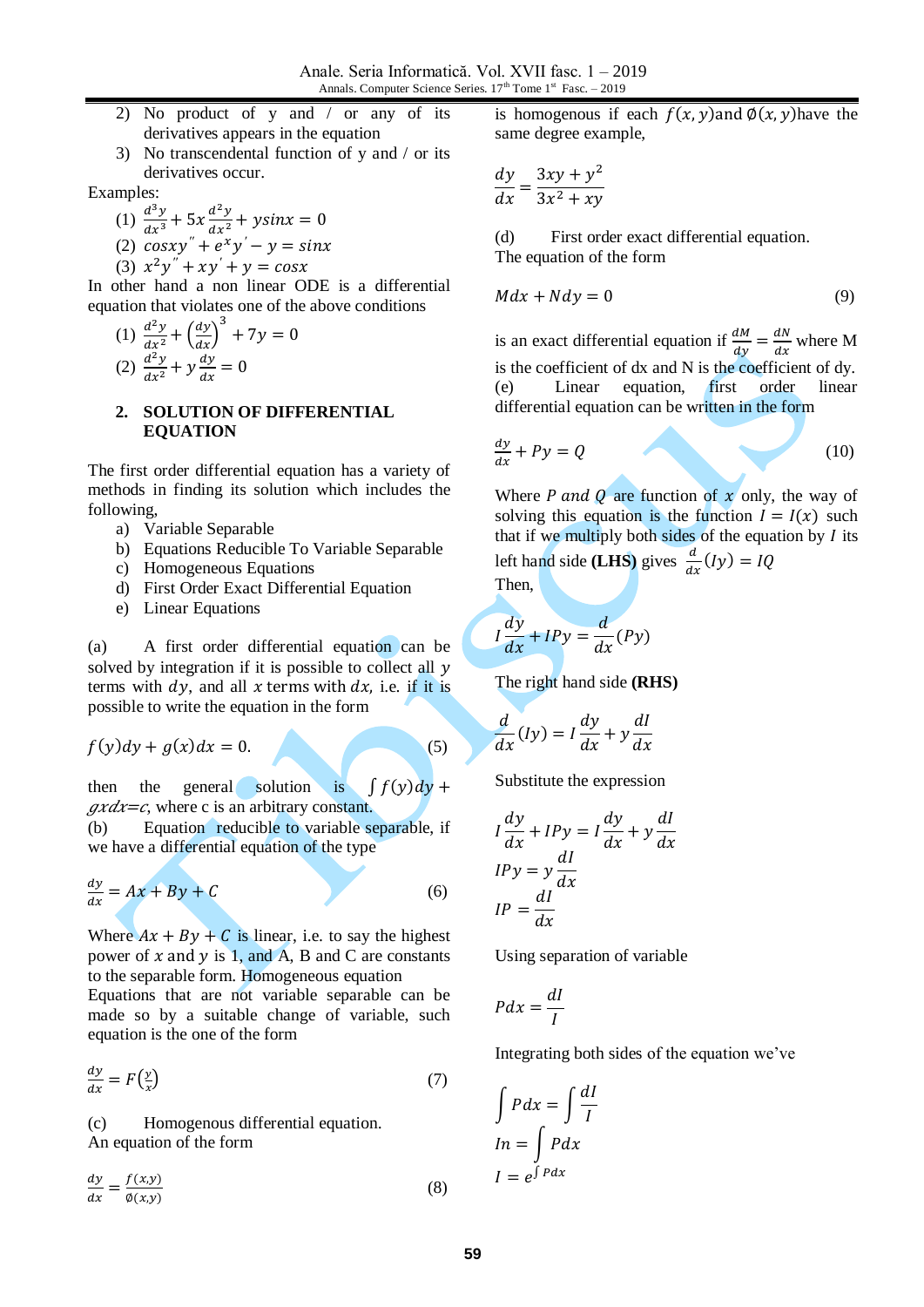Hence  $I$  is known in any given question and also known as the integrating factor and is also known from equation

$$
I\frac{dy}{dx} + IPy = IQ
$$
  

$$
I\frac{dy}{dx} + IPy = \frac{d}{dx}(Iy)
$$

That is by equating the equation, thus

$$
\frac{dy}{dx}(Iy) = IQ
$$
  
\n
$$
\int \frac{dy}{dx}(Iy) = \int IQdx + c
$$
  
\n
$$
Iy = \int IQdx + c
$$
\n(11)

## **3. GROWTH AND DECAY PROBLEMS IN DIFFERENTIAL EQUATION**

In this age, we are aware of how infection by microorganism such as Escherichia coli (E.coli) causes diseases. Many organisms (such as E.coli) produce a toxin that can cause sickness or even death. Some bacteria can reproduce in our bodies at a surprising fast rate, overwhelming our bodies' natural defenses with the sheer volume of toxin they are producing.

The rate at which the bacterial cultures grow is directly proportional to the current population (until such time as resources become scarce or overcrowding becomes a limiting factor). If we let  $P(t)$  to be the population at time t of any compartment say counting bacteria, e.t.c. Where P(t) is not continuous we need to determine the growth (input) rate and death (output) rate for the population.

Let us consider a population of bacteria that produce by simple cell division we assume that the growth rate is proportional to the population present this assumption is consistent with observation of bacteria growth provided there is food and space. We assume death rate is zero.

Therefore

$$
\frac{dP}{dt} = kp
$$
  
P(0) = p<sub>0</sub>  
 $k > 0$  (12)

(Growth rate  $p_0$  is at time t=0).

The solution of the equation  $\frac{dP}{dx} = kp$ *dt*  $= kp$  using variable separable we have

$$
\frac{dP}{dt} = kp
$$
  

$$
dP = kpdt
$$

$$
\frac{dP}{p} = kdt
$$

Integrate both sides of the equation

$$
\int \frac{dP}{p} = \int kdt
$$
  
inP = kt + c  
P(t) = e<sup>(k+c)</sup>  
P(t) = e<sup>kt</sup>e<sup>c</sup>  
P(t) = p<sub>0</sub>e<sup>kt</sup>

Where:  
\n
$$
p_0 = e^c
$$
\n
$$
P(t) = p_0 e^{kt}
$$
\n(13)

Where  $P(t)$  is the population at any given time t,  $p_0$ is the initial population, t is the time and k is a constant. Equation (13) is the Malthusian or exponential law of population growth.

Thomas Malthus (1766-1834) published a book on the principle of population as it affects the future improvements of the society in his book; Malthus put forth an exponential growth model for human population and concluded that eventually the population would exceed the capacity to grow an adequate food supply. We refer equation (13) as the general solution of the differential equation

$$
\frac{dP}{dt} = kt
$$

For  $k > 0$ , equation (13) is called an exponential growth law, and for  $k < 0$ , it is an exponential decay law.

A problem involving either decay or growth of a particular population requires the use of Malthusian population model (exponential growth or exponential decay rate).

EXAMPLE 1: A freshly incubated bacterial culture of streptococcus (a bacterium found in the throat and on the skin) contains 100 cells. When the culture is checked 60 minutes later, it is determined that there are 450 cells present. Assuming exponential growth:

- (a) Determine the number of cells presents at any time *t* (measured in minutes)
- (b) Find the doubling time;

SOLUTION: This type of problem requires the use of Malthusian population model (exponential growth rate) as stated from the problem.

(a) Using equation (13) for exponential growth rate we have,

$$
P(t) = p_0 e^{kt}
$$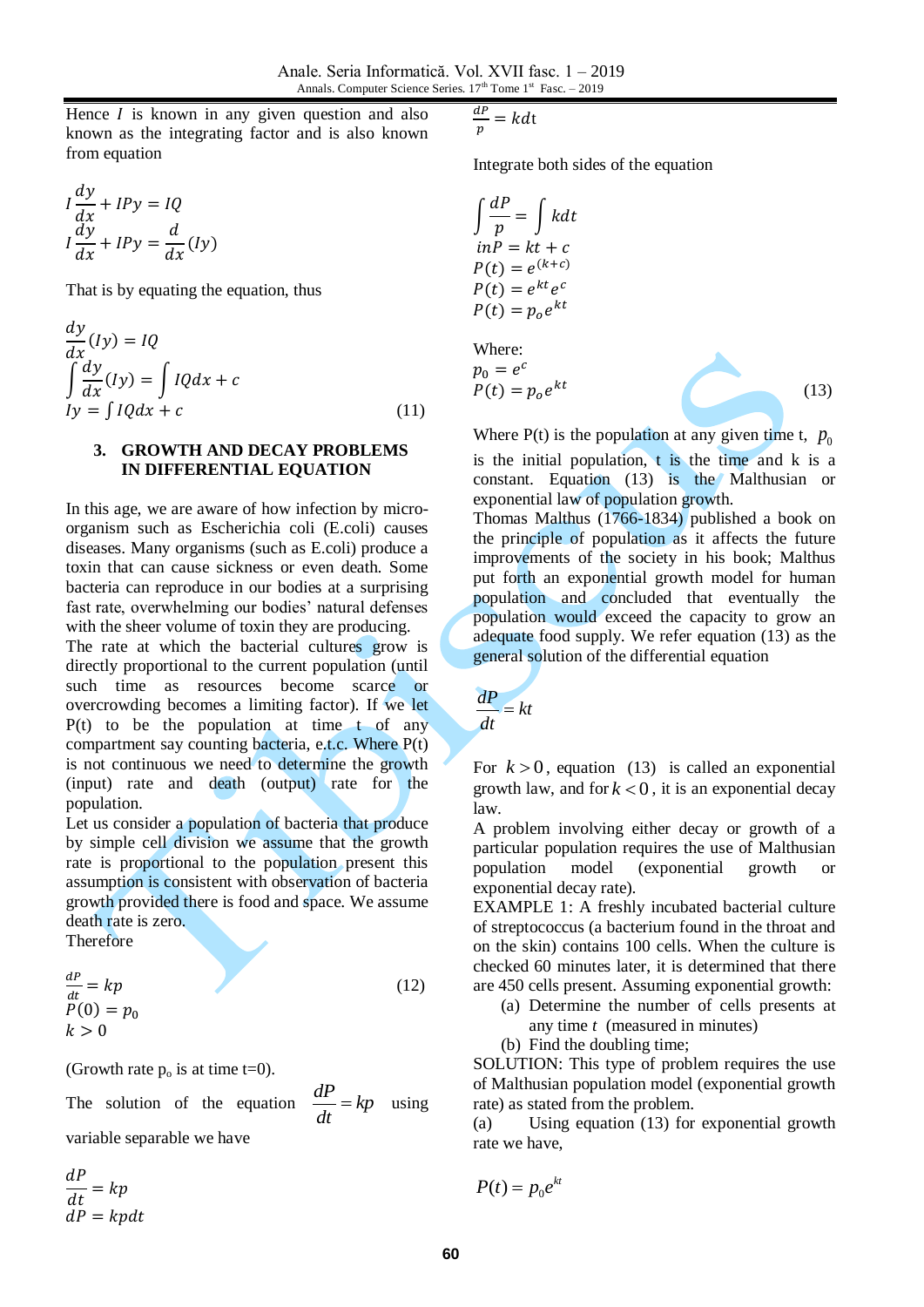Where  $P(t)$  is the population at any given time t,  $p_0$ is the initial population, t is the time and k is a constant.

From the given data we have,  $P(0) = 100$ , (initial condition)

Setting  $P(t) = 100$ , and  $t = 0$ , we have

 $100 = P_{\Omega} \Rightarrow P_{\Omega} = 100$ 

Now the above equation becomes

 $P(t) = 100 \ell^{kt}$ were  $k = constant$ 

We use the second observation In order to determine the value of the growth constant k;

 $P(60) = 450$   $\implies$  t = 60 minutes Therefore we have

$$
P(t) = P_0 \ell^{kt}
$$
  
\n
$$
450 = 100 \ell^{k(60)}
$$
  
\n
$$
\frac{450}{100} = 1^{60k}
$$
  
\n
$$
\frac{9}{2} = 1^{60k}
$$

Take ln of both sides:

 $\ln\left(\frac{9}{5}\right) = 60$ 2  $\left(\frac{9}{2}\right)$  = 60k  $k = \frac{1}{10} \ln \left( \frac{9}{2} \right)$  $60$ <sup>"</sup>  $\frac{2}{2}$  $=\frac{1}{60}$  ln  $\left(\frac{9}{2}\right)$  $k = 0.0251$ 

We now have a formula representing the number of cells present at any time t as  $P(t) = 100 \ \ell^{(0.0251) t}$ . (b) The doubling time is

 $2P(t) = 2(100)$  $2P(t) = 20$  so we have  $P(t) = P_0 \ell^{kt}$ 

But  $P_0 = 100$ , And  $k = 0.0251$ From the (a) above

 $P(t) = 100 \ell^{(0.0251) t}$ 

Put  $P(t) = 200$  $200 = 100\ell^{(0.0251)t}$  $2 = \ell^{(0.0251) t}$ Take ln of both sides:

 $(2)$ 0.0251  $t = \frac{\ln \ln \frac{1}{2}}{1}$ 

 $t = 27.6$ 

 $\implies$  t = 28 minutes:

The population will be double when the time reaches 28 minutes. From

 $P(t) = 100 \ell^{(0.0251) t}$  $P(28) = 100\ell^{(0.0251)(28)}$  $P(28) = 201$ .

The bacterial culture will be double when the time is 28 minutes.

EXAMPLE 2: A bacteria culture is known to grow at a rate proportional to the amount present. After one hour, 1000 strands of the bacteria are observed in the culture and after four hours 3000 strands.

- (a) Find an expression for the approximate number of strands of the bacteria presents in the culture at any time t. and
- (b) Find the approximate number of strands of the bacteria originally in the culture.

## SOLUTION:

(a) Let P(t) denote the number of bacteria strands in the culture at time t.

Then using exponential growth rate that is

$$
\frac{dp}{dt} = kp
$$

Which is both linear and separable, then we can use the method of separation of variables to find the solution

$$
P(t) = P_O \ell^{kt}
$$

At  $t = 1$  hour,

 $P = 1000$  $1000 = P_0 \ell^{k(1)}$  $1000 = P_0 \ell^k$ (14)

At  $t = 4$  hours,

$$
P = 30003000 = P0 \ellk(4)3000 = P0 \ell4k
$$
 (15)

We solve equation (14) and (15) simultaneously to get

 $K = \frac{1}{3} \ln(3)$  $K = 0.3662$ 

Then we use equation (14) to find  $P_0$  $1000 = P_0 \ell^{kt}$ , but  $k = 0.3662$  $1000 = P_0 \ell^{0.3662}$